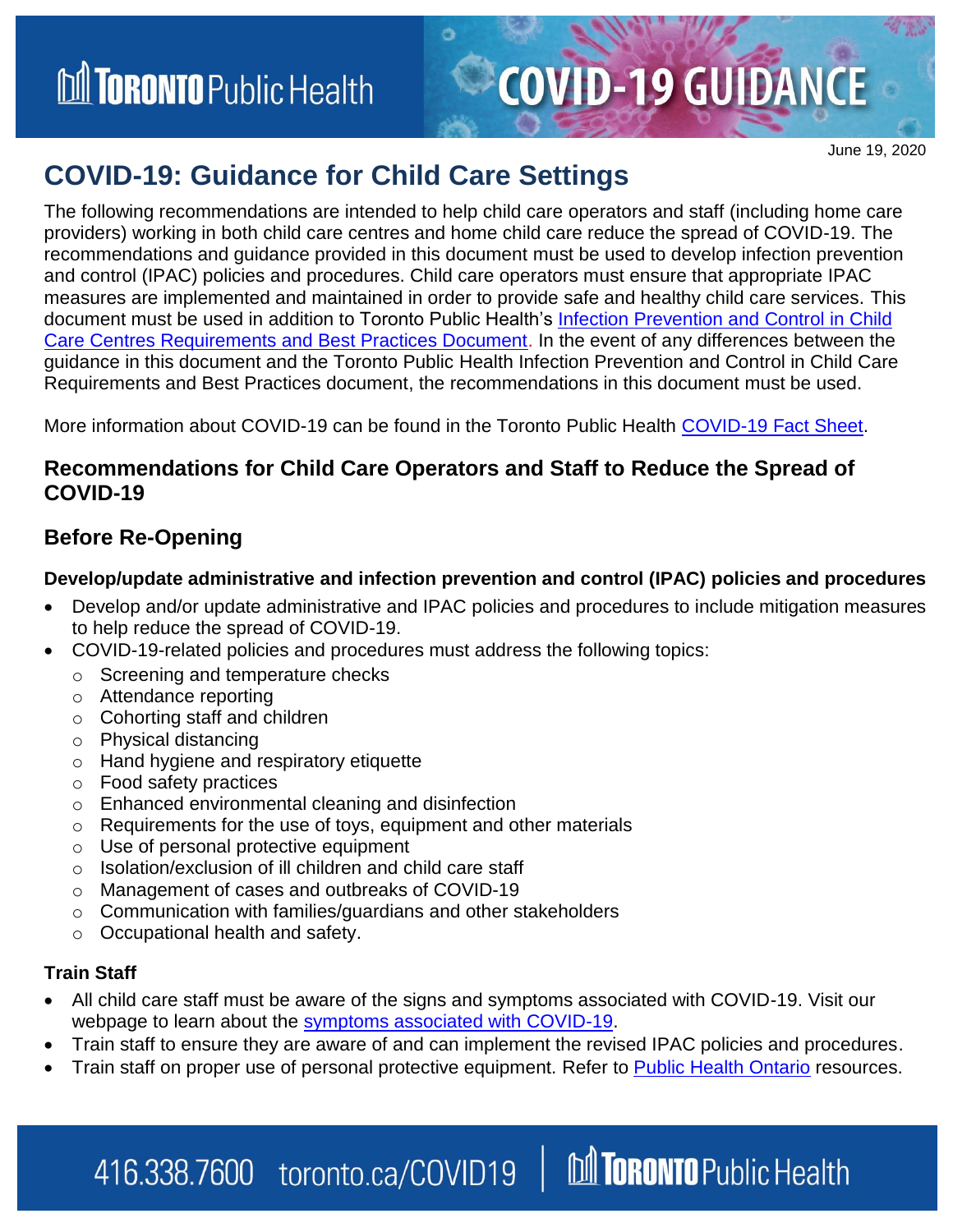#### **Prepare Physical Space**

June 19, 2020

- Designate drop-off and pick-up locations outside, near the main area of child care centre.
- $\circ$  If this is not feasible for home child care operators, then they should arrange to use an area or space where physical distancing of two metres/six feet can be maintained.
- Designate an area outside near the main entrance as a screening station for in-person screening.
	- o The area should be clearly identifiable as the screening station.
	- o Post signs in a visible location clearly explaining the screening process and the rules and conditions for entry (see the [Posters for Entrances](https://www.toronto.ca/wp-content/uploads/2020/06/97b3-Screening-poster-Child-Care-Center-June-2020.pdf) as an example).
	- o The area must allow for a minimum of two metres/six feet distance between staff conducting inperson screening and the individual being screened. Alternatively, a protective barrier (e.g. plexiglass) may be equipped around the screening station.
	- o Use visual markers/cues spaced two metres/six feet apart (e.g. tape on the floor, pylons, signs) to assist children and parents/guardians to maintain a two metre distance from each other if waiting to be screened.
- Download, print and post signs in a visible location at the designated screening station to raise awareness about health and safety measures that can help prevent the spread of COVID-19 such as:
	- o **[Physical Distancing](https://www.toronto.ca/wp-content/uploads/2020/03/8efd-COVID-19-Social-Distancing-WEB.pdf)**
	- o [Protect Yourself](https://www.toronto.ca/wp-content/uploads/2020/03/900d-COVID-19-ProtectYourself.pdf)
	- o [Information about COVID-19](https://www.toronto.ca/wp-content/uploads/2020/04/8f7a-How-COVID-19-Spreads.pdf)
	- o [Wash your Hands](https://www.toronto.ca/wp-content/uploads/2020/03/971a-COVID-19-WashYourHands.pdf)
	- o [Cover your Cough](https://www.toronto.ca/wp-content/uploads/2020/03/97a9-COVID-19-CoverYourCough.pdf)
	- o [Poster for Entrances](https://www.toronto.ca/wp-content/uploads/2020/06/97b3-Screening-poster-Child-Care-Center-June-2020.pdf)
- In the child care centre, increase space between seating and play areas so that children and staff can main a distance of two metres/six feet apart:
	- o Remove extra chairs, tables and furniture to increase space in the area to allow children to spread out.
	- $\circ$  Place tape, signs or other visual markers on floors, tables, seats and other play areas to help both child care staff and children visually maintain physical distancing.

### **During Active Operation**

#### **Conduct daily screening and temperature checks of all individuals prior to entry/drop-off**

- Remind staff and parents/guardians of children attending the child care centre/home that they must not attend the child care program when they are ill, and that they should report any symptoms associated [with COVID-19](https://www.toronto.ca/home/covid-19/covid-19-what-you-should-do/covid-19-have-symptoms-or-been-exposed/?accordion=know-the-symptoms) to the child care operator.
- Actively screen and check the temperature of children, child care staff and any other individuals **prior to entry/arrival** to the child care centre/home child care setting.
	- o If this is not be feasible for home child care operators, screening and temperature checks may be conducted prior to arrival over the telephone or by using video conferencing. These arrangements may be made in advance with the child's parent/guardian.
	- o Prior to receiving children into care, home child care operators must also conduct daily screening of other people residing in the home, regardless of whether they participate in home child care activities.

### **M TORONTO** Public Health 416.338.7600 toronto.ca/COVID19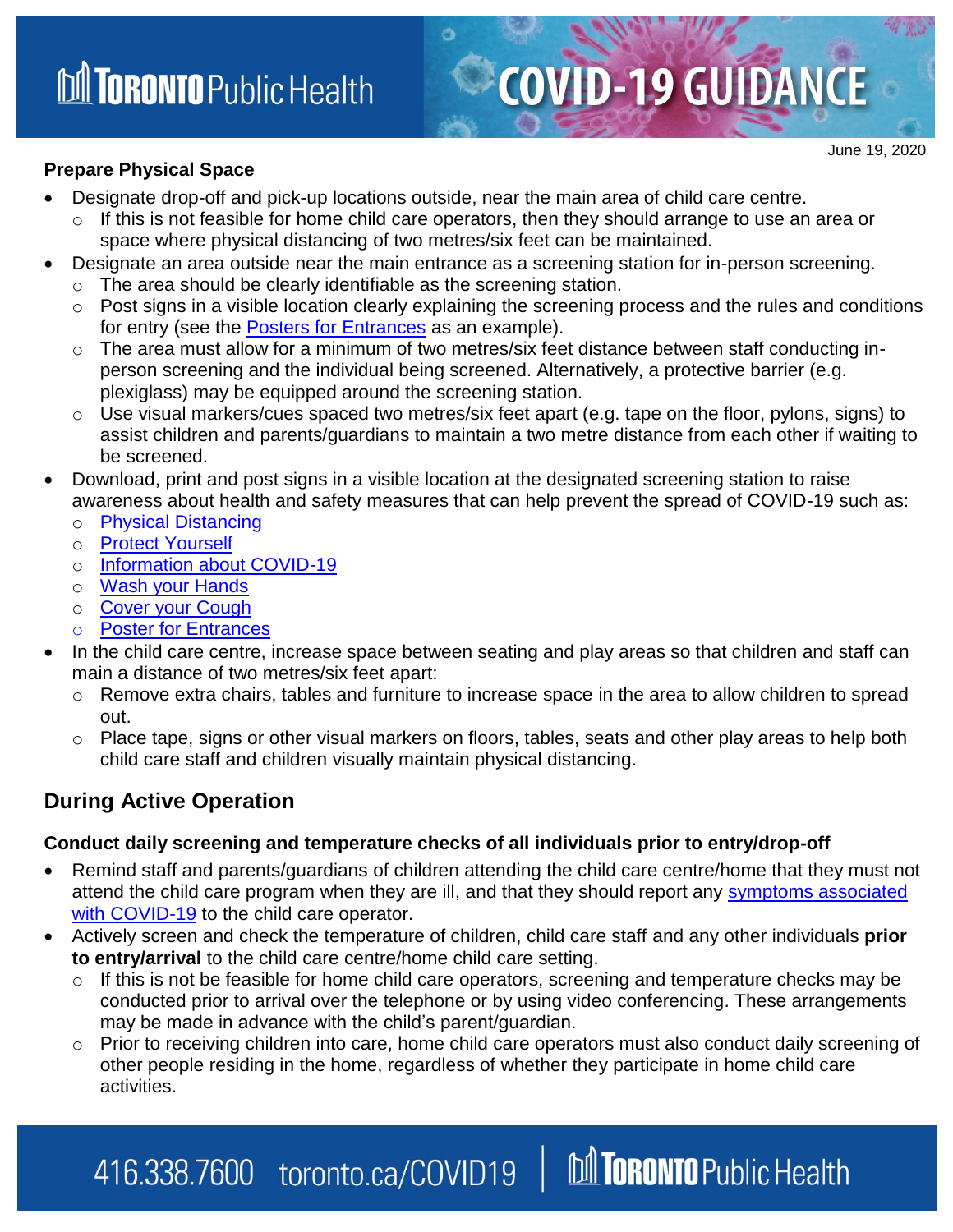- Screen all parents/guardians, their children, child care staff and residents where applicable prior to entry by asking about the following:
	- o Do you/the child or *any member of your household* have any of the following symptoms: fever/feverish, new onset of cough, worsening chronic cough, shortness of breath, difficulty breathing, sore throat, difficulty swallowing, decrease or loss of sense of taste or smell, chills, headaches, unexplained fatigue/malaise/muscle aches, nausea/vomiting, diarrhea, abdominal pain, pink eye (conjunctivitis), runny nose/nasal congestion without other known cause?

June 19, 2020

- o Have you/the child travelled outside of Canada, including the United States, within the last 14 days?
- $\circ$  Have you/the child had close contact with a confirmed or probable COVID-19 case?
- o Have you/the child had close contact with a person with acute respiratory illness who has been outside Canada, including the United States, in the last 14 days?
- Record screening results daily.
	- o Operators may use and/or adapt the [health screening questionnaire](https://www.toronto.ca/wp-content/uploads/2020/06/8faf-Survey-poster-Child-care-centres-TPH-June-2020.pdf) as a screening tool and to record individual screening results.
	- o Keep all screening records available onsite.
- Make hand sanitizer (70-90% alcohol concentration) available at the screening stations for individuals who have answered NO to all questions for use prior to entry.
- Individuals who answer YES to any of the questions must not be permitted to enter the child care centre/home.
	- $\circ$  If any person living in a home of a home child care answers YES to any of the questions, the home cannot receive children into care.
	- Refer these individuals to visit our website to learn about [assessment centres and testing.](https://www.toronto.ca/home/covid-19/covid-19-what-you-should-do/covid-19-have-symptoms-or-been-exposed/covid-19-assessment-centres/)
- Staff must escort children into the child care center/home after screening. Parents must not go past the screening area or enter the child care centre/home unless there is a specific need to do so.

#### **Enhance attendance reporting practices for children, child care staff and all other individuals entering the child care centre/home**

- Maintain daily attendance records of all individuals entering the child care centre/home. This includes, but is not limited to, maintenance workers, cleaning/environmental staff, food service workers and government agency employees (e.g. public health inspectors, fire inspectors).
- Records should include the following information: name, company, contact information, date, time of arrival/departure, reason for visit, rooms/areas visited, screening and temperature check results.
- Records must be updated when a child, child care provider or staff person is absent.
- Child care operators should follow-up with all individuals to determine the reason for any unplanned absences, and determine if the absence is due to illness to note any symptoms (e.g. fever, sore throat, cough).
- Encourage parents/guardians of ill children and ill or unwell child care staff to seek COVID-19 testing at assessment centres, and to call [Telehealth](https://www.ontario.ca/page/get-medical-advice-telehealth-ontario) or their primary care provider to determine if further care is required.
- Non-essential visitors must not be permitted to enter the child care centre/home.
- Monitor attendance records for patterns or trends (e.g. children and child care staff in the same group or cohort absent at the same time or over the course of a few days).

**M TORONTO** Public Health

Attendance records must be available on-site at all times.

416.338.7600 toronto.ca/COVID19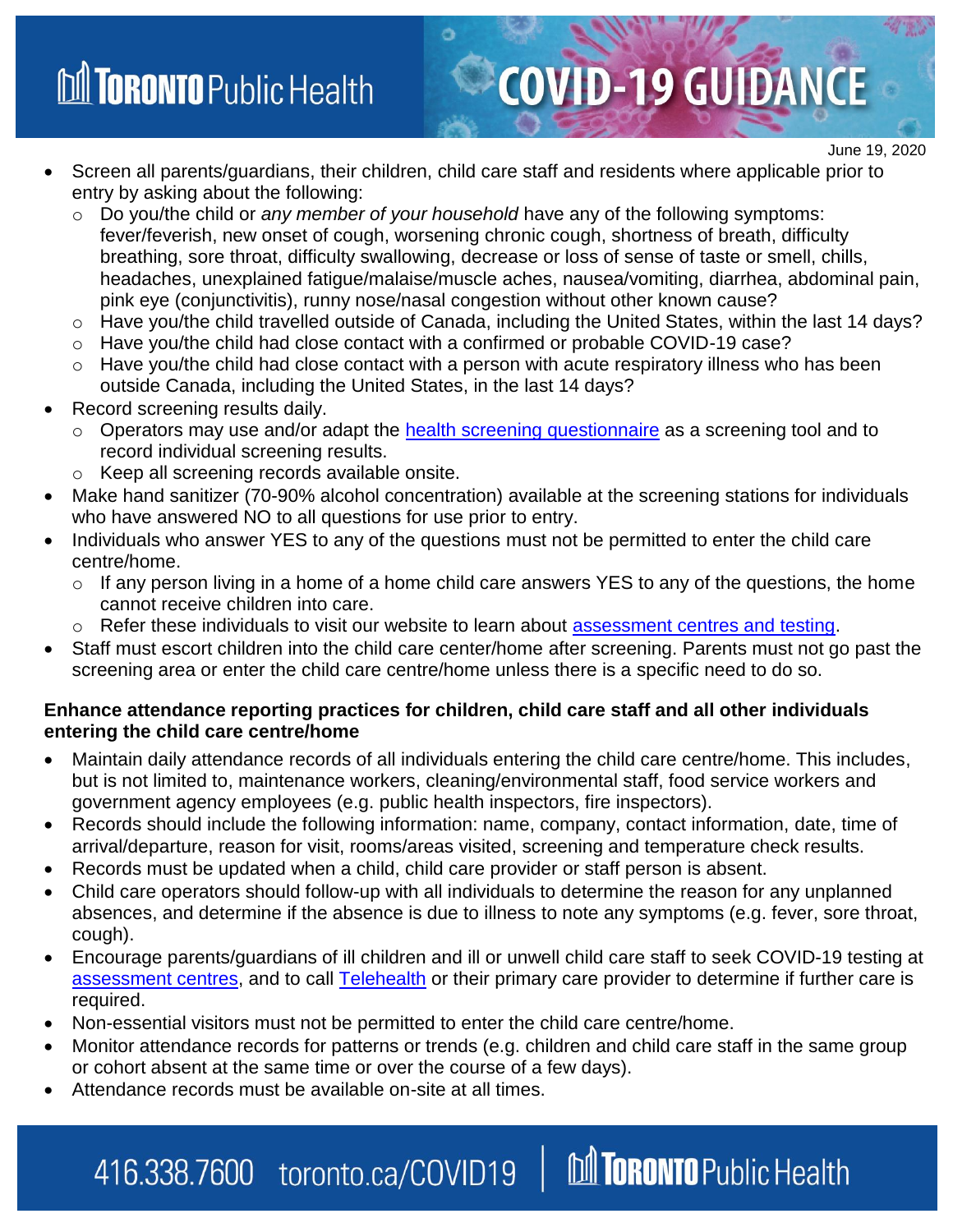#### June 19, 2020

#### **Assign child care staff and children into designated cohorts**

- Maximum cohort size for each room in the child care centre must consist of no more than 10 individuals if available space permits physical distancing. This includes both child care staff and children:
	- $\circ$  There are no changes to the maximum group size for home child care which allows for a maximum of six children, not including the home child care operator's own children aged four years or older.
- Child care staff and children must be assigned to designated cohorts or groups.
- Cohorts must be designated to a specific "home room" or area.
- Programming must be planned in a manner that prevents cohorts from mixing throughout the day and over the course of the child care program/session.
- Stagger/alternate scheduling including:
	- o drop-off and pick-up times to prevent parents/guardians from gathering or grouping together
	- o snack times and lunch/meal times
	- o use of outdoor playgrounds and play spaces (dedicated to the child care) by different cohorts.
- Where different cohorts are using the same indoor area (e.g. gymnasium) child care staff must ensure that physical distancing is maintained and that the groups do not mix.
	- o Consider using temporary physical barriers to prevent mixing of groups.
- Staffing should be sufficient to have multiple staff assigned to one room consistently over the course of the day, and not need to move to other rooms.
- Child care operators should not reassign child care staff to different centres.
- Child care staff should avoid covering off for colleagues assigned to different cohorts or working in different rooms/areas during lunches or breaks as best as possible:
	- o If a child care staff must cover off for a colleague in a different cohort/room (e.g. during breaks) they must do so in a manner that maintains physical distancing as best as possible, and they should use a non-medical [face mask or face covering.](https://www.toronto.ca/home/covid-19/covid-19-protect-yourself-others/covid-19-reduce-virus-spread/)

#### **Practice physical distancing**

- Practice [physical distancing](https://www.toronto.ca/wp-content/uploads/2020/03/9812-Practicing-Social-Distancing_EN.pdf) as best as possible to maintain a two metre/six feet distance between staff and children.
- Physical distancing must not compromise supervision or a child's safety.
- Encourage children to greet each other using non-physical gestures (e.g. wave or nod or a verbal "Hello") and to avoid close greetings (e.g. hugs, handshakes).
- Regularly remind children to keep "hands to yourself".
- Reinforce no sharing policies and procedures. This includes the current practice of not sharing food, water bottles or other personal items.
- Limit the number and types of personal items that can be brought into the child care setting and provide individual cubbies or bins for each child's belongings.
- Personal items must be clearly labelled with the child's name to prevent accidental sharing.
- Plan activities that encourage individual play and increase space between children.
- Avoid activities that involve shared objects or toys.
- Avoid activities involving singing, shouting, or speaking loudly indoors.
- Increase the distance between cots/resting mats and cribs. If space is limited, place children head-totoe or toe-to-toe.

### **M TORONTO** Public Health 416.338.7600 toronto.ca/COVID19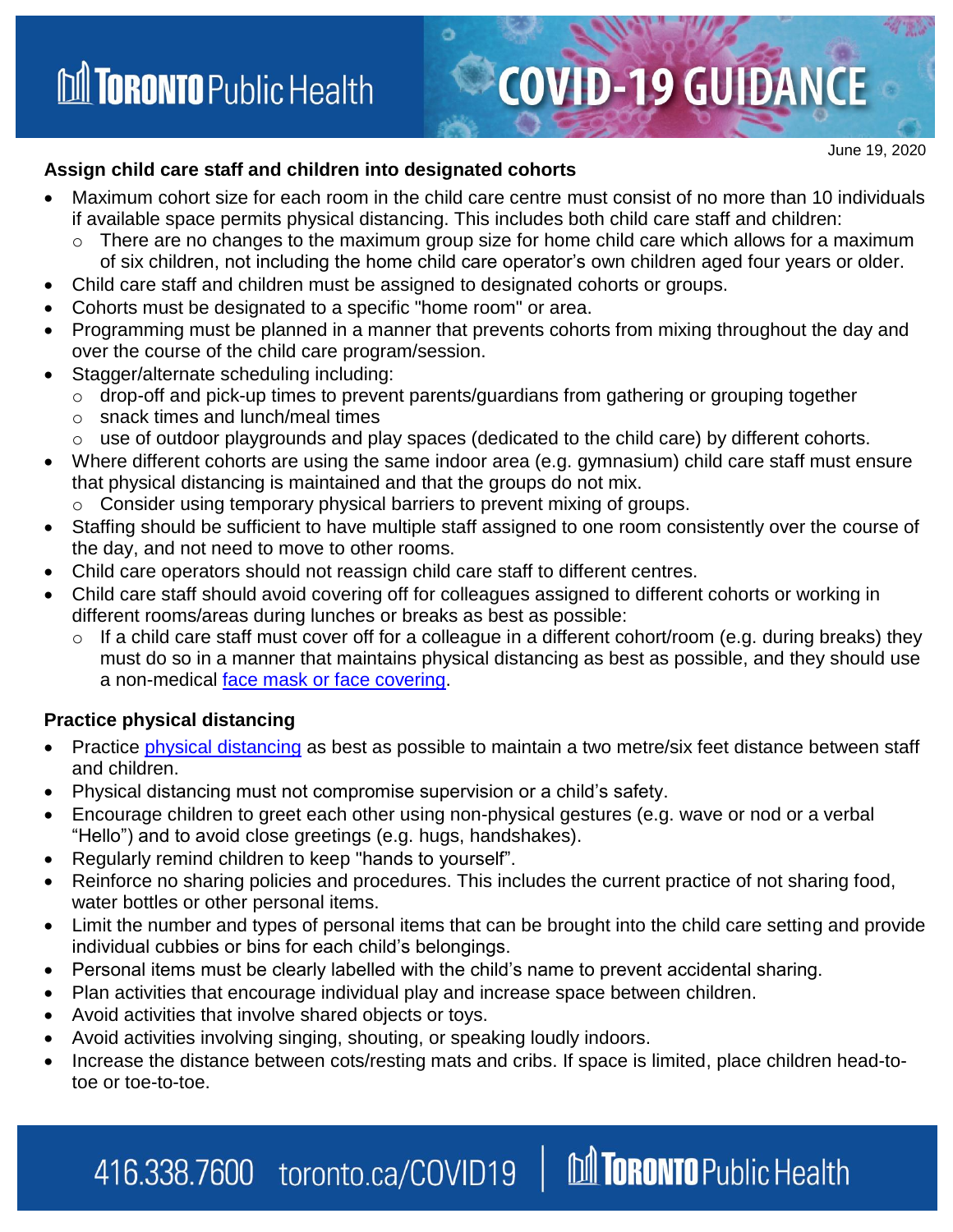#### **Practice hand hygiene and respiratory etiquette**

• Clean [your hands](https://www.toronto.ca/wp-content/uploads/2020/03/971a-COVID-19-WashYourHands.pdf) thoroughly with soap and water or use hand sanitizer (70-90% alcohol concentration) provided hands are not visibly soiled.

**COVID-19 GUIDANCE** 

- Avoid touching your face, nose and mouth with unwashed hands.
- [Cover your cough](https://www.toronto.ca/wp-content/uploads/2020/03/97a9-COVID-19-CoverYourCough.pdf) or sneeze with your elbow or a tissue. Immediately throw the tissue in the garbage and wash your hands.
- Provide additional hand sanitizer (70-90% alcohol concentration) stations (e.g. wall mounted hand sanitizer dispensers) in supervised areas where children cannot access it independently.
- Child care staff must ensure that proper hand hygiene is practiced often and when necessary (e.g. before and after eating, after using the bathroom, after covering a cough or sneeze). This includes supervising and/or assisting children with hand hygiene.
- Child care operators must monitor hand hygiene supplies to ensure adequate amounts of liquid soap, paper towel, hand sanitizer, tissues, and waste receptacles lined with plastic bags.

#### **Modify food safety practices for snacks meals/lunch time**

- Child care operators must modify meal practices to ensure that there is no self-serving or sharing of food at meal times.
- Meals must be served in individual portions to the children.
- Utensils must be used to serve food.
- Do not provide shared utensils or items (e.g. serving spoons, condiments).
- Children must not be allowed to prepare nor provide food that will be shared with others.
- There must be no food provided by the family/outside of the regular meal provision of the program (except where required and special precautions for handling and serving the food are put into place, e.g., expressed breast milk).
- Ensure proper hand hygiene is practiced when staff are preparing food, and for all individuals before and after eating.

#### **Implement enhanced environmental cleaning and disinfecting practices**

- Review Public Health Ontario's [Cleaning and Disinfection for Public Settings fact sheet.](https://www.publichealthontario.ca/-/media/documents/ncov/factsheet-covid-19-environmental-cleaning.pdf?la=en)
- Refer to [Health Canada's lists of hard surface disinfectants for use against coronavirus \(COVID-19\)](https://www.canada.ca/en/health-canada/services/drugs-health-products/disinfectants/covid-19/list.html) for information on disinfectants:
	- o Disinfectants must have a Drug Identification Number (DIN). A DIN is an 8-digit number given by Health Canada that confirms it is approved for use in Canada.
	- Check the expiry dates of products and always follow the manufacturer's instructions.
- Chlorine bleach solutions may also be used for disinfection if appropriate for the surface.
- Prepare chlorine bleach solutions according to the instructions on the label or in a ratio of:
	- o 1 teaspoon (5 mL) bleach per cup (250 mL) of water, or
	- $\circ$  4 teaspoons (20 mL) bleach per litre (1000 mL) of water.
	- o Ensure a minimum of two minutes contact time and allow to air dry.
	- Prepare fresh bleach solutions daily.
- Educate staff on how to use cleaning agents and disinfectants:

416.338.7600 toronto.ca/COVID19

o Required disinfectant contact times (i.e. amount of time that the product will need to remain wet on a surface to achieve disinfection).

**M TORONTO** Public Health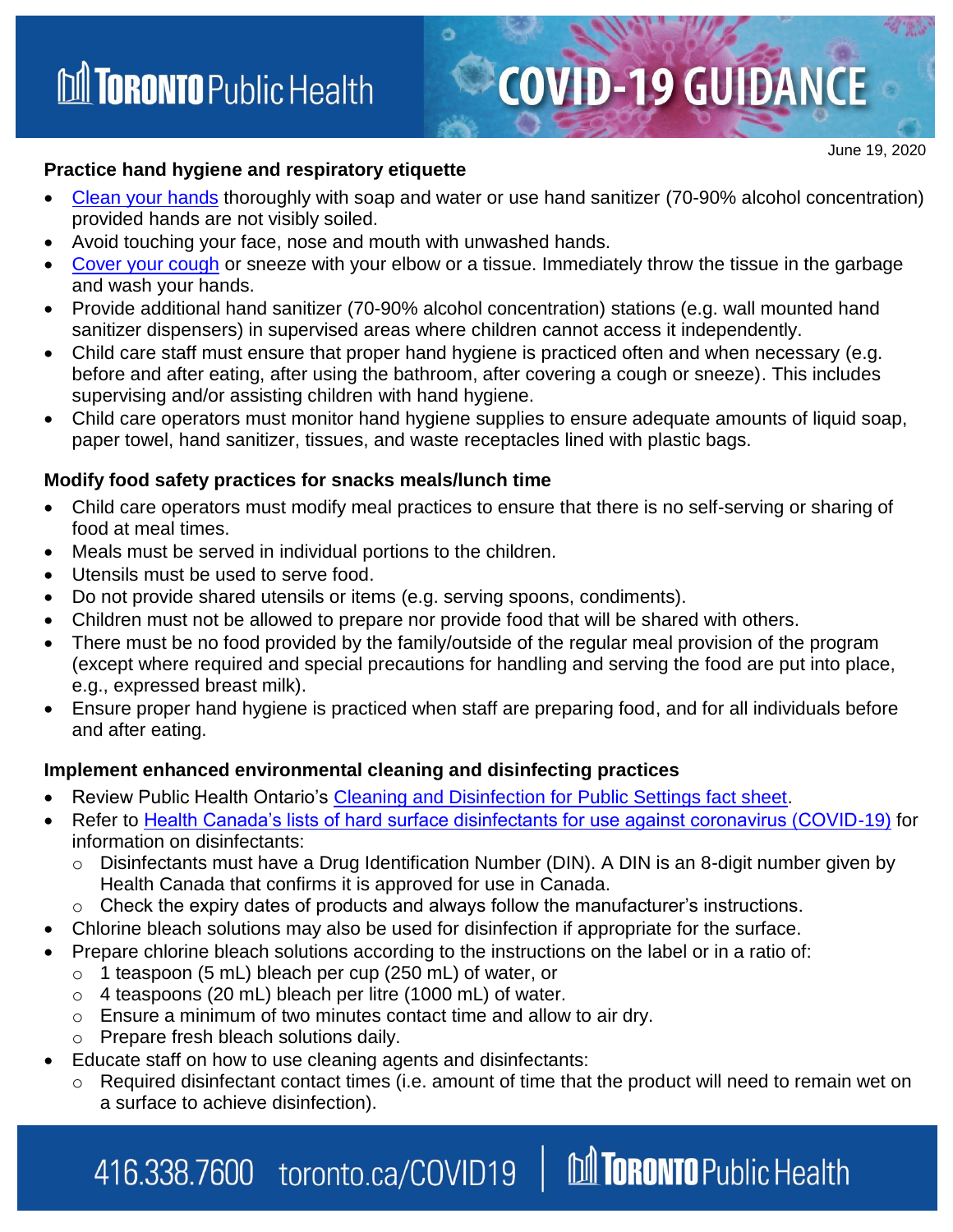### **M TORONTO** Public Health

# **COVID-19 GUIDANCE**

**M TORONTO** Public Health

June 19, 2020

- o Safety precautions and required personal protective equipment (PPE).
- Directions for where and how to securely store cleaning and disinfectant supplies.
- It is strongly recommended to assign or designate staff to conduct environmental cleaning and disinfecting throughout the day.
- Clean and disinfect all high touch surfaces and objects (e.g. doorknobs, light switches, toilet handles, sink faucets and tabletops) at least twice a day or when visibly dirty.
- Clean and disinfect individual items that may be handled by more than one individual such as electronic devices, toys and balls between users.
- Cots and cribs must be cleaned and disinfected after each use.
- Maintain logs to track cleaning and disinfecting activities for each room/area, individual/play items and sleeping equipment such as cots and cribs.
- If the child care program is located in a shared space (e.g. a school) make arrangements with other users/stakeholders to ensure enhanced cleaning and disinfecting practices can be maintained (i.e. frequency of cleaning appropriate disinfecting agents are used).

#### **Requirements for the use of toys, equipment and other materials**

- Provide toys and equipment that are made of materials that can be cleaned and disinfected.
- Do not use plush toys.
- Assign specific toys and play structures to one cohort if possible:
	- o Consider using identification systems to prevent the sharing of items between cohorts (e.g. colour coding).
- Large play structures must only be used by one cohort at a time.
- Toys and large play structures (e.g. indoor play structures, playhouses, climbers) must be cleaned and disinfected between cohorts:
	- $\circ$  Consider using wipes to disinfect equipment and play structures that are too large for a sink or a dishwasher.
- Mouthed toys must be separated, cleaned and disinfected immediately after the child has finished using it.
- Clean and disinfect toys in a three compartment sink. Toys must be washed and rinsed prior to disinfection. Using two sinks is acceptable if washing and rinsing are done in the first sink.
- Alternatively, toys can be cleaned and disinfected in a mechanical dishwasher provided that the rinse cycle reaches a minimum of 82 degrees Celsius. Only use the dishwasher in the kitchen when it is not being used for any other purposes (i.e. washing dishes, food preparation).
- Ensure required disinfectant contact times are achieved or alternatively allow toys to air dry.
- Dry toys in a designated area that is separate from bathrooms, change tables and protected from sources of contamination.
- Suspend group sensory play activities.
- Provide individualized bins or packs for art materials and supplies for each child. Label these bins to prevent sharing.

#### **Use personal protective equipment**

 Child care operators must provide personal protective equipment (PPE) for use by staff when necessary.

### 416.338.7600 toronto.ca/COVID19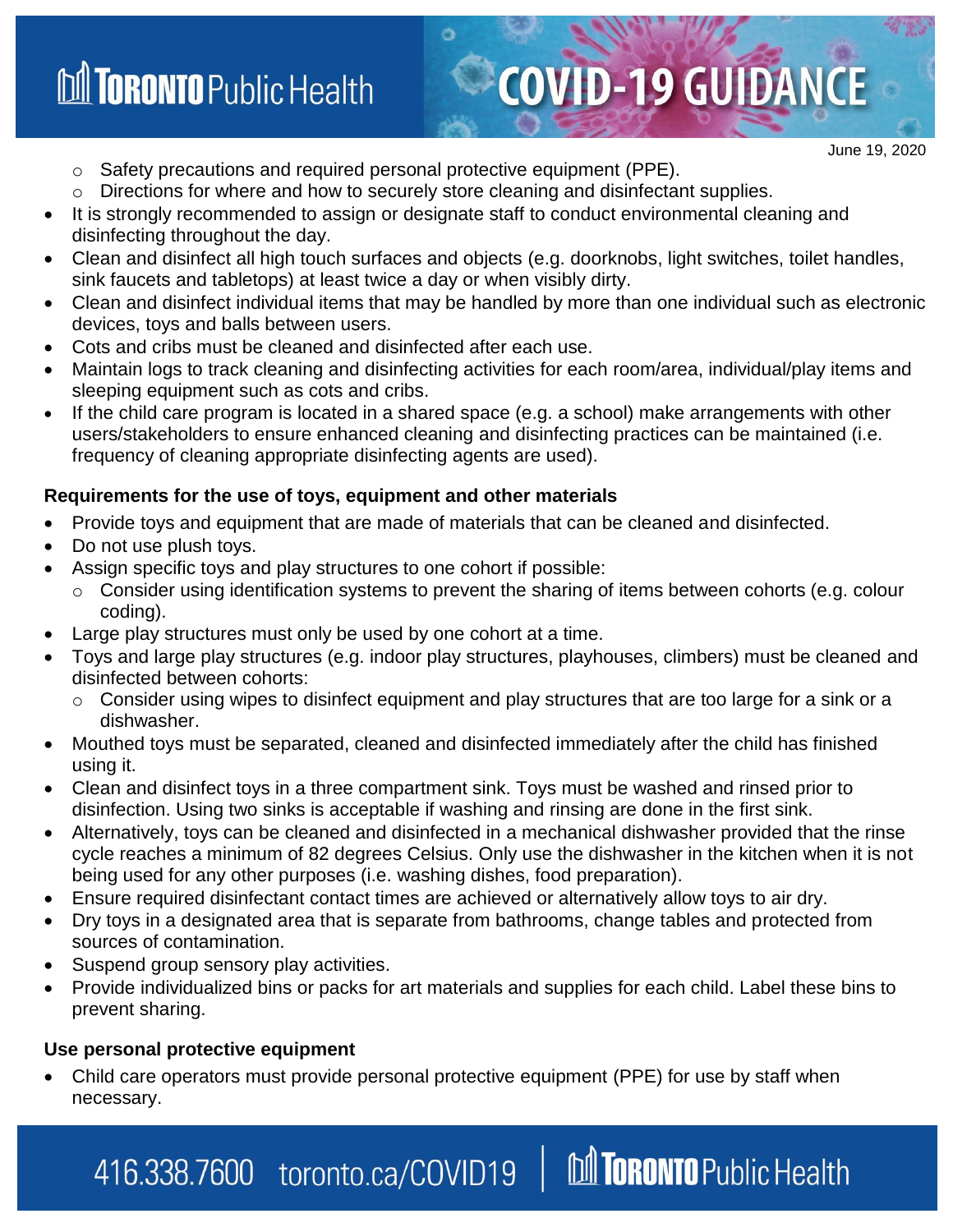## **M TORONTO** Public Health

 It is strongly recommended that child care operators maintain a one to two week supply of PPE at all times.

**COVID-19 GUIDANCE** 

June 19, 2020

- Staff must wear a surgical mask and eye protection (e.g. goggles, face shield):
	- o In the screening area, when screening or escorting children to child care area.
	- o When cleaning and disinfecting blood or bodily fluid spills if there is a risk of splashing or droplets.
	- o When caring for a sick child or a child showing symptoms of illness.
- Staff must wear a mask (medical or non-medical) or face covering at other times when physical distancing cannot be maintained, including, but not limited to:
	- o Providing direct care (e.g. feeding, assisting a child with hand hygiene, diapering).
	- o Consoling an upset child.
	- o Assisting a child with dressing or changing clothes.
- Gloves must be worn when it is anticipated that hands will come into contact with mucous membranes, broken skin, tissue, blood, bodily fluids, secretions, excretions, contaminated equipment or environmental surfaces.
- Use blankets over clothing if holding or carrying infants or toddlers. Change the blankets or cloths between children.

#### **Isolate children and child care staff that become ill while attending the child care centre**

- It is recommended that child care staff and children with symptoms of COVID-19 attend an assessment [centre](https://www.toronto.ca/home/covid-19/covid-19-what-you-should-do/covid-19-have-symptoms-or-been-exposed/covid-19-assessment-centres/) for testing as soon as possible, and to [self-isolate](https://www.toronto.ca/home/covid-19/covid-19-what-you-should-do/covid-19-have-symptoms-or-been-exposed/) at home until their result is available.
- If a child becomes ill with symptoms while in care, immediately separate them from the rest of their group in a designated room (or space in a home child care setting) and supervise the child until they are picked-up.
- Notify parents/guardians or emergency contacts to pick up the ill child as soon as possible.
- The designated room/space must have a handwashing sink or hand sanitizer (70-90% alcohol concentration) available.
- Provide tissues to the ill child to help support respiratory etiquette.

416.338.7600 toronto.ca/COVID19

- Open outside doors and windows to increase air circulation in the area if it can be done so safely.
- Children older than two years should wear a mask (if tolerated) and they are able to use it properly (e.g. donning and doffing carefully, avoiding touching while on).
- Child care staff supervising the ill child should maintain physical distancing as best as possible and wear personal protective equipment including surgical mask.
- Clean and disinfect the area immediately after the child with symptoms has been sent home.
- Child care staff and children who were exposed to an individual who **became ill with symptoms** (i.e. suspected COVID-19 case) must continue to be grouped together (i.e. cohorted) and monitored for signs and symptoms of illness:
	- o Supervisors must inform parents/guardians of children who were exposed to the ill child, and advise that they should [monitor](https://www.toronto.ca/wp-content/uploads/2020/03/8ea0-How-to-Self-Monitor_EN.pdf) their child for symptoms.
	- o Child care staff must not work in other child care settings. They must also be advised to avoid being in contact with vulnerable person or settings where there are vulnerable persons.

M TORONTO Public Health

- Child care staff and children exposed to a **confirmed case of COVID-19** must be excluded from the child care setting for 14 days:
	- o These individuals must [self-isolate](https://www.toronto.ca/wp-content/uploads/2020/04/95bd-COVID-19-How-to-Self-Isolate.pdf) at home and [monitor](https://www.toronto.ca/wp-content/uploads/2020/03/8ea0-How-to-Self-Monitor_EN.pdf) for symptoms for the next 14 days.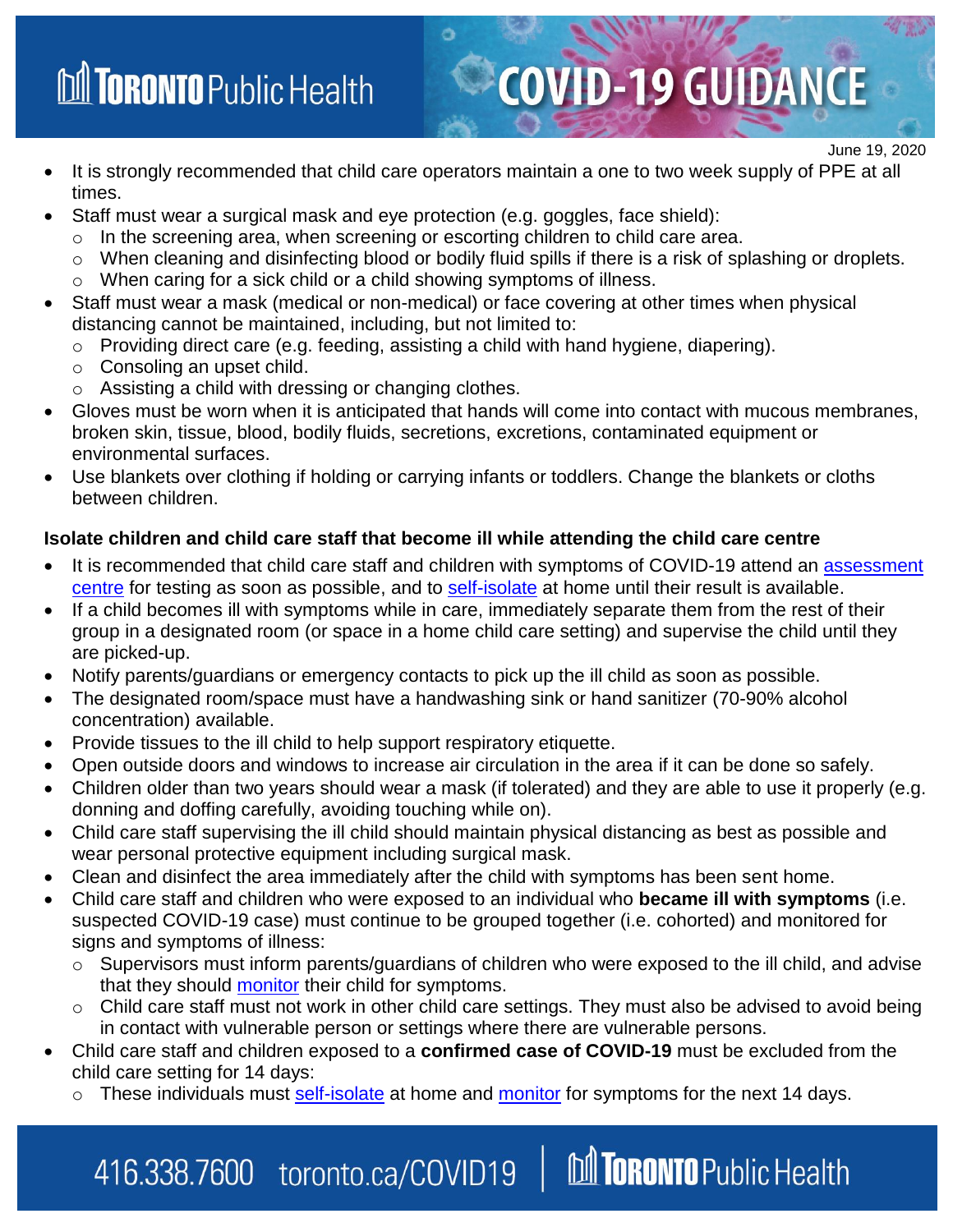### **M TORONTO** Public Health

o Individuals who have been exposed to a confirmed case of COVID-19 should get [tested](https://www.toronto.ca/home/covid-19/covid-19-what-you-should-do/covid-19-have-symptoms-or-been-exposed/covid-19-assessment-centres/) as soon as any symptoms develop.

**COVID-19 GUIDANCE** 

June 19, 2020

- $\circ$  If asymptomatic, individuals who have been exposed are also encouraged to get tested any time within 14 days of the potential exposure. They will need to continue to self-isolate for 14 days even if the test is negative.
- Child care staff and children who are being managed by Toronto Public Health (TPH) (e.g. confirmed or probable cases of COVID-19, close contacts of cases) must follow TPH instructions to determine when to return to the child care centre/home:
	- o Staff must also report to their occupational health and safety department prior to return to work when applicable.
	- $\circ$  Clearance tests are not required for staff or children to return to the child care centre.

#### **Report cases and outbreaks to Toronto Public Health**

- Child care centres must immediately report the following to TPH by contacting the surveillance unit at **416-392-7411** during work hours (8:30am to 4:30pm, Monday to Friday) or **3-1-1** after hours:
	- $\circ$  Clusters of suspected cases (e.g. two or more children or staff with COVID-19 symptoms within a 48-hour period).
	- o Cases of COVID-19 among staff or child attendees that are laboratory-confirmed or probable (symptoms occurring among a staff or child who has been exposed to a person with confirmed COVID-19).

#### **Modify and increase communication with families/guardians and other stakeholders**

- Develop and implement communication platforms to provide program information and protocols on health and safety measures (e.g. screening practices, physical distancing, staying home if you're sick). Communication platforms may include the websites, email, or social media accounts.
- Use telephone or video conferencing when possible for meetings between child care staff and with parents/guardians.
- Post signs at all entrances instructing participants and their families not to enter if they are sick.
- Communicate with stakeholders such as building owners/property managers (e.g. child care programs that operate in shared spaces in schools or apartment buildings) on a routine basis to provide updates about policies and procedures and to align any gaps or concerns regarding IPAC practices.
- Toronto Public Health will provide further advice about information that should be shared with other staff and parents/guardians in the event there is a case or outbreak of COVID-19 in the child care setting.

#### **Worker Health and Safety**

- Employers must provide written measures and procedures for staff safety, including for IPAC.
- Ontario has general information on [COVID-19 and workplace health and safety](https://www.ontario.ca/page/covid-19-coronavirus-and-workplace-health-and-safety) on employers' responsibilities and how to protect workers at work.
- Workers can also get information about [health and safety protections](https://www.ontario.ca/page/covid-19-coronavirus-and-your-employment-standards-protections) at the workplace.
- Additional health and safety guidance for employers of child care centres is available from the Public Services Health & Safety Association [website.](https://www.pshsa.ca/resources/health-and-safety-guidance-during-covid-19-for-employers-of-child-care-centre)

#### M TORONTO Public Health 416.338.7600 toronto.ca/COVID19